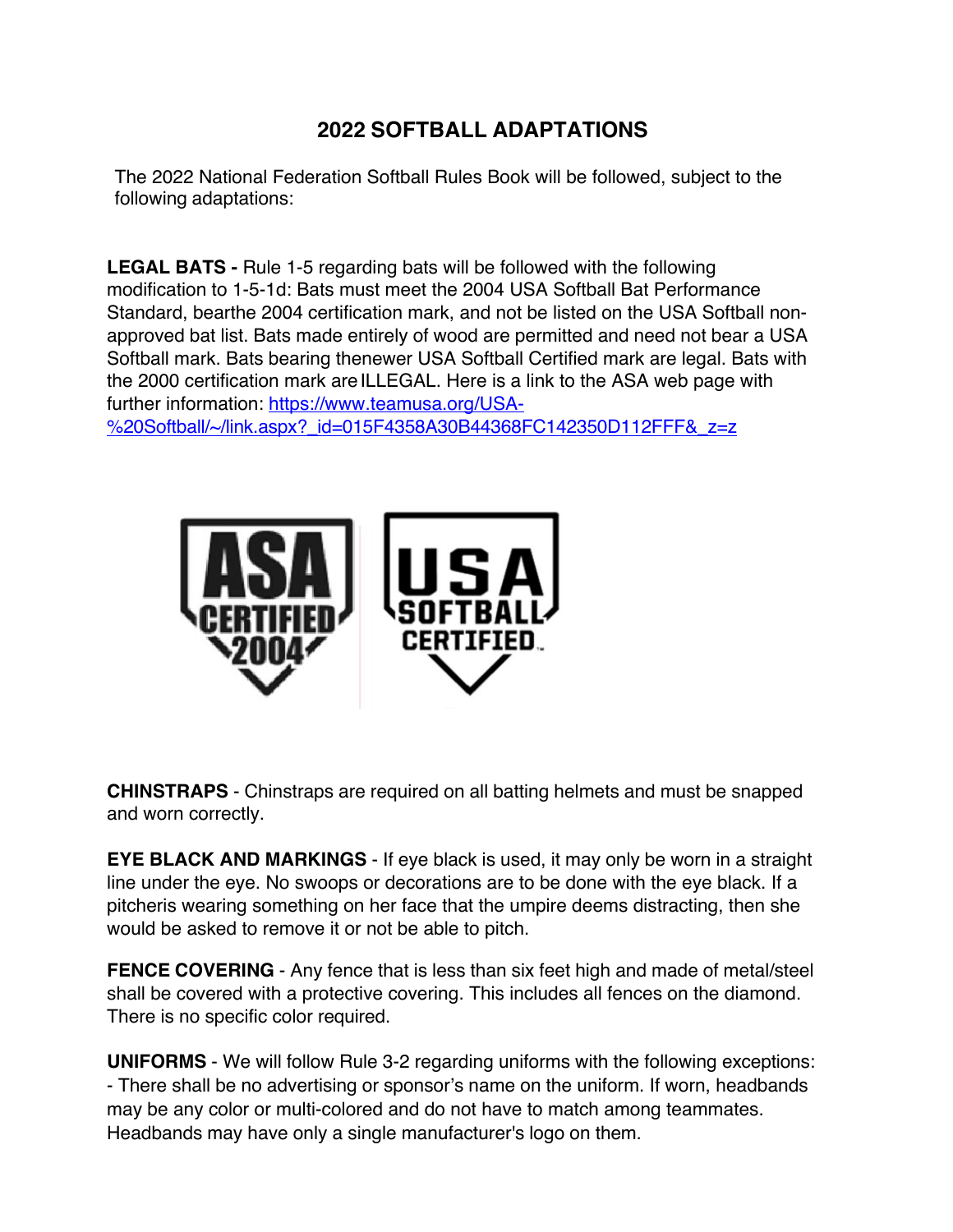**PRE-GAME INFIELD - VARSITY ONLY** - For regular-season dual competition and regional tournament, both teams may take infield practice on the actual playing diamond. There is a seven-minute limit. The timing shall be done by the home management preferably by the PA Announcer or scoreboard operator. A reminder shall be issued with one minute remaining. A team still has the option of hitting ground balls in front of its dugout in foul territory during the seven-minute warm-up time if they prefer. But both teams must be allowed to use the playing diamond for their seven minutes if they choose. Regular season tournaments and sub-varsity warm-up protocol remain at the discretion of the home management.

**UMPIRE ATTIRE** - A powder blue polo shirt and grey slacks are REQUIRED for varsity contests. A white polo shirt (including those with the blue or red side panels) and grey slacks may be worn for sub-varsity games. Grey slacks and a powder blue polo shirt with the IGHSAU logo are REQUIRED to be worn in the regional and state tournament. Navy blue shirts may be worn for regular season ONLY if both umpires agree.

**GAME-ENDING PROTOCOL** – At the varsity level, it is **required** to use a 12-run differential rule after 3 or 4 innings (2.5 or 3.5 innings if the home team is leading by 12 or more runs) and a 10-run differential rule after 5 or 6 innings (4.5 or 5.5 innings if the home team is leading by ten or more runs). At the sub-varsity level, the use of the run differential rule is optional. Note: All regular-season games must be **legal** games, per NFHS rules. This includes any games played in tournaments. Schools hosting tournaments should provide written communication on the game-ending procedures for thetournament, particularly when there is a time limit or weather delays to all teams. Those procedures should also be shared with umpires and discussed at the pre-game conference with coaches during the tournament.

**INTERNATIONAL TIE-BREAKER** - When used in a regular-season game, the international tie-breaker rule starts at the top of the 8th inning. To apply the rule, determine the first legal batter of the inning and then place the player immediately preceding her in the line-up on second base with no outs. If used during a regularseasontournament, it is permissible to begin using the international tie-breaker rule before the8th inning if the time limit has expired.

**SUSPENDED GAME** - Apply Rule 4-2-1, 2 to determine if you have a regulation game with a winner decided. If not, the game shall be suspended, and if made up later, the game shall be resumed from the point of interruption.

**MEDIA BOX** – A media box shall be lined in foul territory down the third base line forall varsity contests. The minimum dimensions of this box shall be 5 feet wide by 3 feet deep. An additional media box down the first base line remains optional. By rule with Iowa adaptations, a ball passing through the media box is dead ONLY if the box is occupied. All balls passing through the media box without any media present are not automatically dead by rule.

**PROTESTED GAMES** – Rule 4-4 – The IGHSAU does not recognize protests